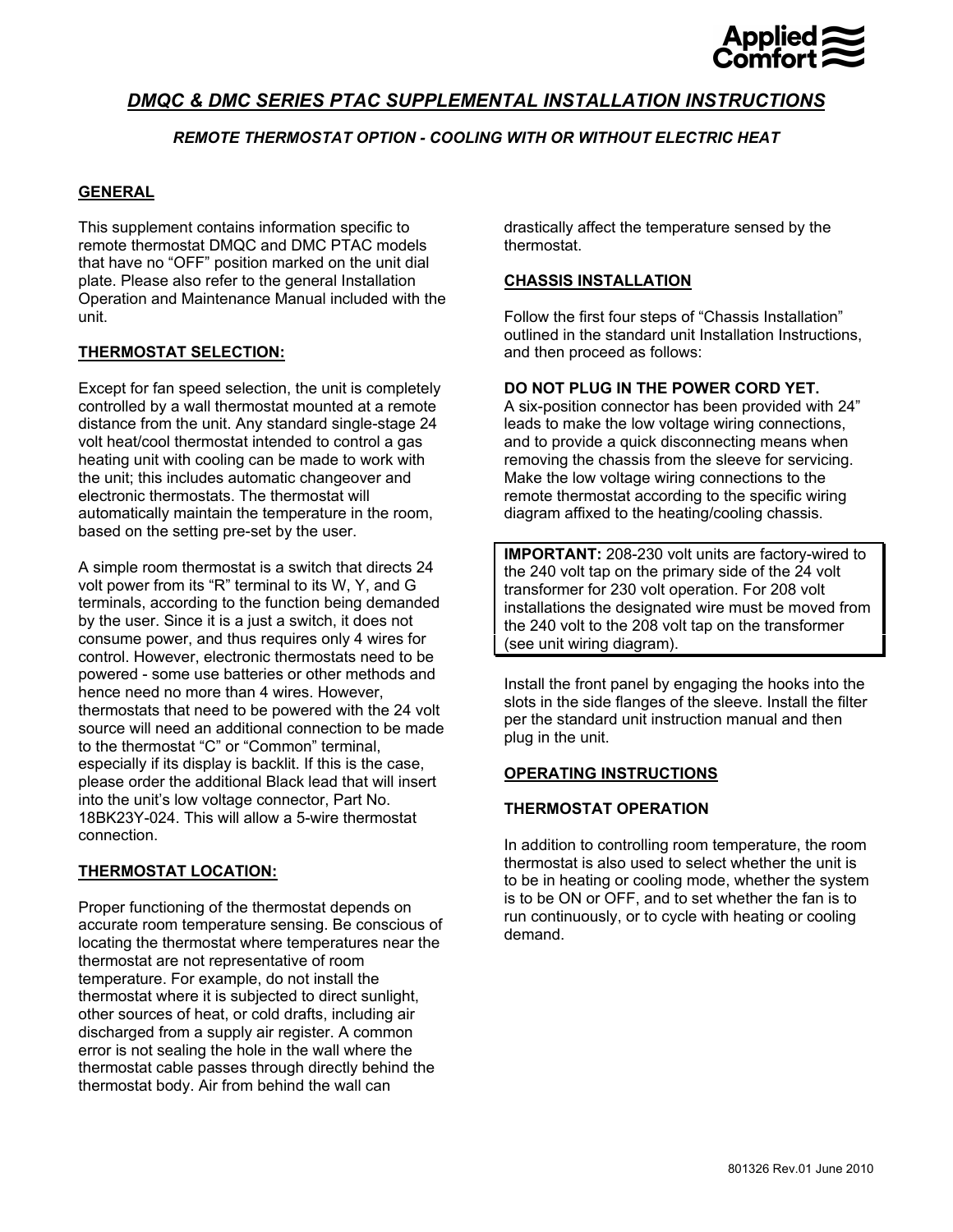

Activating the "SYSTEM OFF" switch should be done with care because there will be no heating or cooling operation even though there may be a demand - a room could potentially go into a freezing condition. Once a comfortable temperature setting is established, no other adjustments are necessary, except for fan speed, which is adjusted using the fan speed control knob at the unit.

| <b>WALL THERMOSTAT OPERATION</b>                   |                                                                                                                                                                                                                                                                                                    |  |  |
|----------------------------------------------------|----------------------------------------------------------------------------------------------------------------------------------------------------------------------------------------------------------------------------------------------------------------------------------------------------|--|--|
| Heat                                               | Sets the unit into heating mode.<br>Initiates heating when room<br>temperature falls below set point.                                                                                                                                                                                              |  |  |
| Off                                                | Disables heating and cooling<br>modes, but allows control of fan.                                                                                                                                                                                                                                  |  |  |
| Cool                                               | Sets the unit into cooling mode.<br>Initiates cooling when room<br>temperature rises above set point.                                                                                                                                                                                              |  |  |
| Auto<br>(not shown)                                | Found on automatic changeover<br>thermostats only. Allows the<br>thermostat to decide whether it<br>should be in the heating or cooling<br>mode. Usually a 4 F° differential or<br>"deadband" will exist between<br>heating and cooling set points to<br>prevent rapid switching between<br>modes. |  |  |
| Adjustable<br><b>Temperature</b><br><b>Setting</b> | Establishes the "set point", or<br>desired room temperature.                                                                                                                                                                                                                                       |  |  |
| Fan On                                             | Synonymous with "Fan<br>Continuous". Fan will continue to<br>run after the heating and cooling<br>function has cycled off. Fan will<br>continue to run even when mode<br>switch is in Off position.                                                                                                |  |  |
| <b>Fan Auto</b>                                    | Synonymous with "Fan<br>Intermittent". Fan will cycle on and<br>off with the heating cycle or<br>cooling cycle, and will not operate<br>between cycles.                                                                                                                                            |  |  |

# **UNIT MOUNTED CONTROLS**



# **Dial Plate and Rotary Switch**

#### **ROTARY SWITCH**

The rotary switch and dial plate are found under the control door, which is located at the top right corner of the unit. The knob can be rotated to the left or to the right of the "Off" position. Heating output is not affected by fan speed. The settings are addressed in the following table:

| <b>ROTARY SWITCH OPERATION</b>                           |                                                                                                                                                       |  |  |
|----------------------------------------------------------|-------------------------------------------------------------------------------------------------------------------------------------------------------|--|--|
| Fan $'3'$                                                | High Speed. Selects highest fan<br>speed for maximum cooling capacity,<br>maximum airflow, maximum air throw,<br>hence maximum air circulation.       |  |  |
| Fan $'2'$                                                | Medium Speed. Selects medium fan<br>speed for a slightly reduced cooling<br>capacity, at midrange airflow, and<br>operation at a reduced sound level. |  |  |
| Fan '1'                                                  | Low Speed. Selects lowest fan speed<br>for maximum air dehumidification and<br>operation at the lowest sound level.                                   |  |  |
| <b>IMPORTANT:</b> If the compressor is running in coolin |                                                                                                                                                       |  |  |

**IMPORTANT:** If the compressor is running in cooling mode, and then the unit is switched off, wait at least three minutes before switching the unit back on. This prevents cycling the compressor overload switch unnecessarily. Similarly, if the power has been interrupted, it is recommended that the unit be switched off and not switched on again until power has been restored for at least 3 minutes.

**NOTE:** The unit uses time delay relays to respond to commands from the wall thermostat. Therefore, there will be delayed responses when switching from one function to another – please be patient.

# **FRESH AIR CONTROL**

Refer to the standard unit Installation Instructions for operation and location of fresh air door control lever.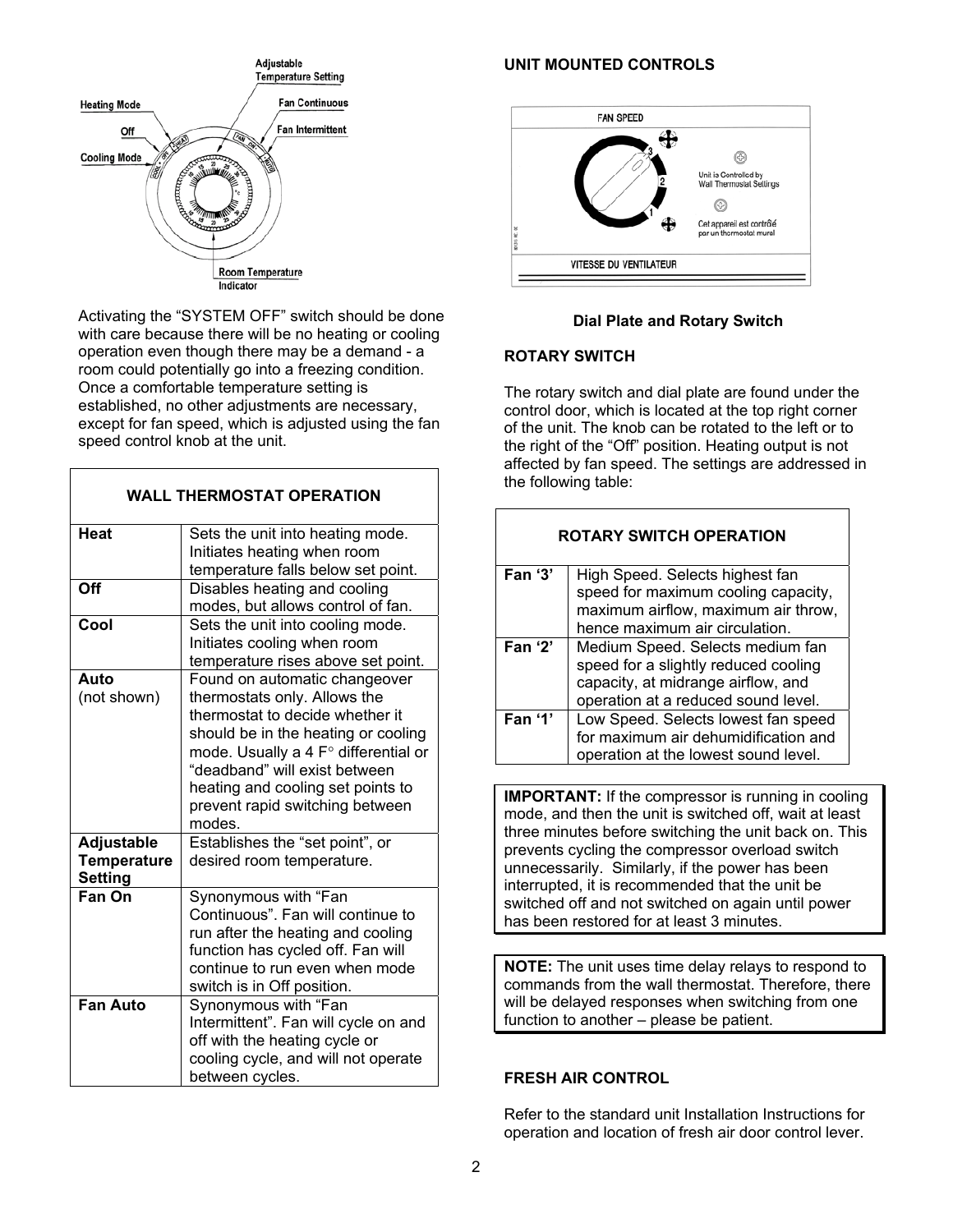# **TROUBLESHOOTING GUIDE – REMOTE THERMOSTAT UNITS\***

| <b>SYMPTOM</b>                                                                                                                                                                                         | <b>CAUSE</b>                                                                                                                                          | <b>CHECK / CORRECTION</b>                                                                                                                                                                                                                                                                                                   |
|--------------------------------------------------------------------------------------------------------------------------------------------------------------------------------------------------------|-------------------------------------------------------------------------------------------------------------------------------------------------------|-----------------------------------------------------------------------------------------------------------------------------------------------------------------------------------------------------------------------------------------------------------------------------------------------------------------------------|
| Thermostat does not<br><b>Properly Control Room</b><br><b>Temperature, Causes Unit</b><br>to Run Continuously, or<br><b>Causes Abnormal Cycle</b><br><b>Times in Heating or</b><br><b>Cooling Mode</b> | Unwanted source of heating or cooling is<br>near the wall thermostat causing the<br>thermostat to sense a temperature other<br>than room temperature. | Eliminate the unwanted heating or cooling source or move the<br>wall thermostat. See if thermostat is too close to a supply air<br>register. Seal the hole in the wall where the thermostat cable<br>passes into the thermostat.                                                                                            |
|                                                                                                                                                                                                        | Wall thermostat body may be heating up<br>due to impingement of direct sunlight, at a<br>certain time of day.                                         | Relocate thermostat, provide shade for the thermostat, or just<br>live with the problem if it occurs for only a short time during<br>the day.                                                                                                                                                                               |
|                                                                                                                                                                                                        | Defective thermostat.                                                                                                                                 | Test and replace if necessary.                                                                                                                                                                                                                                                                                              |
|                                                                                                                                                                                                        | Low voltage.<br>Restricted condenser air.                                                                                                             | Check voltage with unit running and ensure it is within<br>nameplate limits.<br>Check for dirt or other condenser coil restriction. Clean as                                                                                                                                                                                |
|                                                                                                                                                                                                        |                                                                                                                                                       | necessary.                                                                                                                                                                                                                                                                                                                  |
| <b>Compressor Short Cycles</b>                                                                                                                                                                         | Recycling of condenser air.                                                                                                                           | Check for inadequate discharge air installation clearances.<br>Coil not sealed against grille. Unit may not be completely<br>pushed into sleeve                                                                                                                                                                             |
|                                                                                                                                                                                                        | Condenser fan motor operating<br>intermittently, rotating slowly, or not at all.                                                                      | Check to see if fan or shaft is rubbing or experiencing external<br>friction. Check free rotation of the motor shaft. Check voltage<br>to the motor. Check motor capacitor. Check for miswiring.<br>Motor may be seized internally. Motor may have open<br>windings, or defective internal overload - if so, replace motor. |
|                                                                                                                                                                                                        | Defective thermostat.                                                                                                                                 | Test and replace if necessary.                                                                                                                                                                                                                                                                                              |
|                                                                                                                                                                                                        | Faulty or incorrect compressor overload.                                                                                                              | Check for correct overload model number and replace if<br>incorrect. Otherwise, if running amps seem normal, replace<br>overload.                                                                                                                                                                                           |
|                                                                                                                                                                                                        | Indoor coil freezing.                                                                                                                                 | See "Indoor Coil Frosts"                                                                                                                                                                                                                                                                                                    |
|                                                                                                                                                                                                        | Compressor running too slow and drawing<br>high amps.                                                                                                 | Compressor may be miswired. Check capacitor. Compressor<br>may be seizing - if so, replace compressor.                                                                                                                                                                                                                      |
|                                                                                                                                                                                                        | Indoor room temperature too cold.                                                                                                                     | Compressor will cycle on and off by command of the indoor<br>coil freeze protection device.                                                                                                                                                                                                                                 |
|                                                                                                                                                                                                        | Outdoor temperature too cold.                                                                                                                         | Compressor is not intended to operate at cold outdoor<br>temperatures. Compressor will cycle on and off by command<br>of the indoor coil freeze protection device.                                                                                                                                                          |
|                                                                                                                                                                                                        | System switch set OFF on wall thermostat                                                                                                              | Switch to COOLING                                                                                                                                                                                                                                                                                                           |
|                                                                                                                                                                                                        | Fuse or circuit breaker tripped.                                                                                                                      | Replace or reset as necessary.                                                                                                                                                                                                                                                                                              |
|                                                                                                                                                                                                        | Defective cooling relay.                                                                                                                              | Test and replace if necessary.                                                                                                                                                                                                                                                                                              |
|                                                                                                                                                                                                        | Defective switch.                                                                                                                                     | Test and replace if necessary.                                                                                                                                                                                                                                                                                              |
|                                                                                                                                                                                                        | Defective thermostat.                                                                                                                                 | Test and replace if necessary.                                                                                                                                                                                                                                                                                              |
| <b>Compressor Will Not Run</b>                                                                                                                                                                         | Indoor room temperature below thermostat<br>set point.                                                                                                | Lower thermostat setting if comfort not yet achieved.                                                                                                                                                                                                                                                                       |
|                                                                                                                                                                                                        | Indoor room temperature too cold.                                                                                                                     | Compressor will cycle on and off by command of the indoor<br>coil freeze protection device.                                                                                                                                                                                                                                 |
|                                                                                                                                                                                                        | Outdoor temperature too cold.                                                                                                                         | Compressor is not intended to operate at cold outdoor<br>temperatures. Compressor will cycle and then lock out by<br>command of the indoor coil freeze protection device, until the<br>outdoor temperature warms up.                                                                                                        |
|                                                                                                                                                                                                        | Broken, shorted, loose, or miswired wiring.                                                                                                           | Inspect and correct.                                                                                                                                                                                                                                                                                                        |
|                                                                                                                                                                                                        | Defective compressor capacitor.                                                                                                                       | Test and replace if necessary.                                                                                                                                                                                                                                                                                              |
|                                                                                                                                                                                                        | Defective compressor overload.                                                                                                                        | Test and replace if necessary.                                                                                                                                                                                                                                                                                              |
|                                                                                                                                                                                                        | Low voltage or no voltage to compressor.                                                                                                              | Check voltage and ensure it is within nameplate limits.                                                                                                                                                                                                                                                                     |
|                                                                                                                                                                                                        | Compressor windings open.                                                                                                                             | Disconnect overload from compressor terminals. Check for<br>winding resistance across all winding pairs C-S, C-R, S-R and<br>check each terminal to the compressor shell for ground faults.<br>Replace compressor if any windings are open-circuited or<br>short circuited to the shell.                                    |
|                                                                                                                                                                                                        | Seized compressor.                                                                                                                                    | If all of the above check out OK and if pressures are<br>equalized, and compressor draws high amps and will not<br>start, compressor is seized and needs to be replaced.                                                                                                                                                    |

\*This troubleshooting guide is intended for use by qualified service personnel.